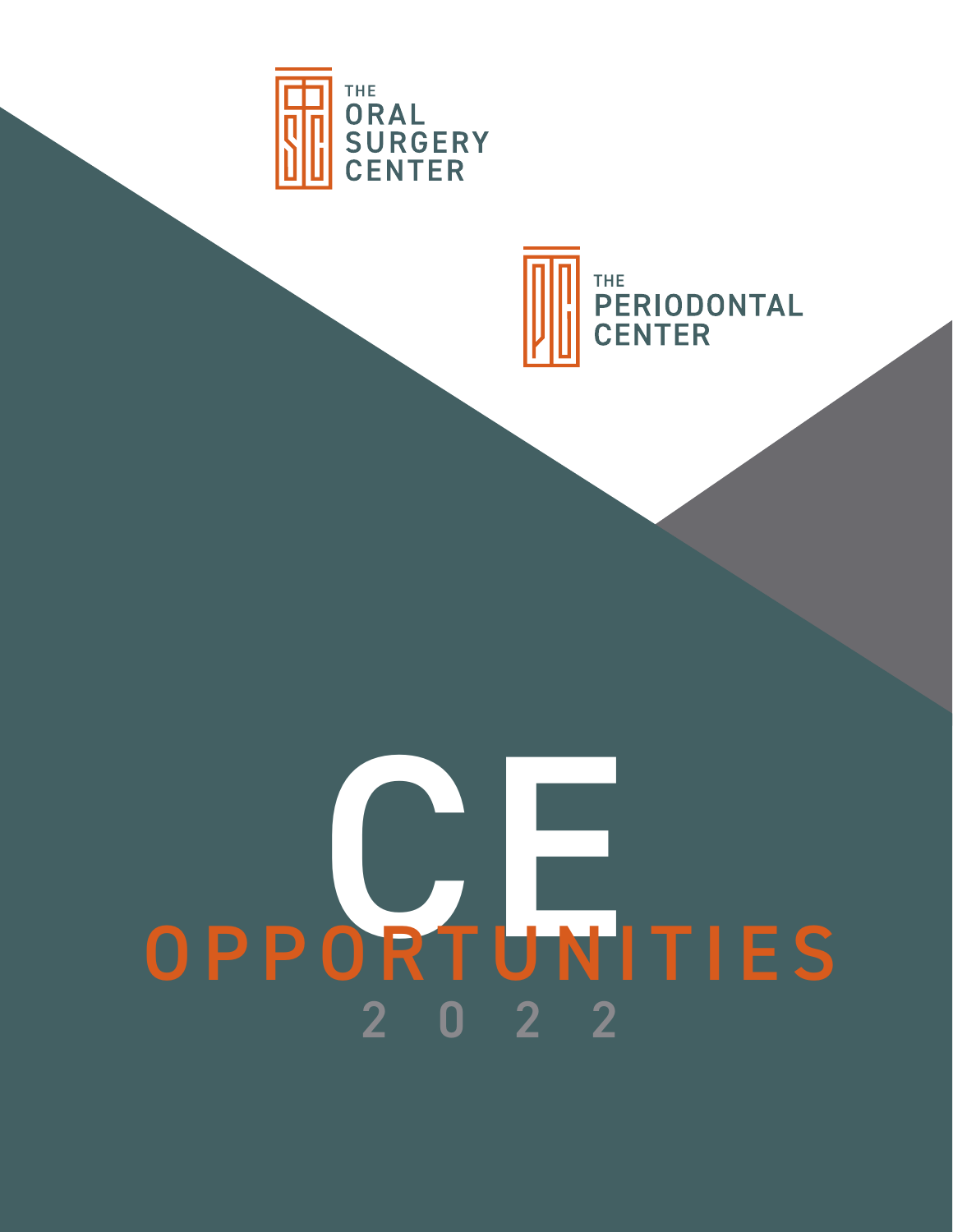# **FOR THE DOCTOR & TEAM**

#### 4/21/22 • 6pm-8pm *(Complimentary • 2 CE Credits)*

#### FOLLOW THE EVIDENCE TO EFFECTIVE OUTCOMES

Evidence based dentistry provides us the least biased and best validated information to make treatment decisions for our patients. Utilize your clinical skills and expertise with the most current scientific information to guide your patients to their best treatment outcomes.

- Identify the importance of evidence-based guidelines
- Describe the best resources to consult when implementing evidence-based dentistry
- Explain options for the prevention and early treatment of caries
- Understand product solutions that are evidence-based



#### **SPEAKER** Jen Post, RDH, MDH

Jen is a 1999 graduate of the University of South Dakota with degrees in Nursing, Psychology and Dental Hygiene. Jen received her master's degree in Dental Hygiene from the University of Minnesota in 2013. She was

previously an adjunct professor of dental hygiene at the University of Minnesota where she lectured, worked hands on with dental, dental therapy and dental hygiene students and conducted research. She has been a licensed dental hygienist in Minnesota since 1999. Jen joined 3M in 2016 and is currently a Clinical Applications Specialist for the Prevention Lab within 3M Oral Care where she assures that products are useful and practical for dental professionals.

#### 5/12/22 • 6pm-8pm *(Complimentary • 2 CE Credits)*

#### CLOSING THE GAP: COMMUNICATING ACROSS THE GENERATIONS

Relationships are not a luxury. They are a necessity. Having a high degree of technical skill is not enough to ensure a successful career. A person must also possess a high degree of interpersonal communication competence. With five different generations converging upon the workplace, everyone needs to be equipped with practical strategies to deal with the differences. Communicating with Veterans, Boomers, Xers, Millennials, and Gen Z.

- Sort through the stereotypes of each generation
- Identify their particular strengths and weaknesses
- How to work with Veterans, Boomers, Xers, Millennials, and Gen Z
- Strategies for connecting with kids, teenagers, parents, aging patients, and caregivers



#### **SPEAKER** Kit Welchlin

Kit grew up on a hog and dairy farm and began public speaking at the age of 9 in 4-H. By 16, he was organizing and facilitating presentations on leadership, citizenship, community service and motivation for the 4-H and Future Farmers of America. Kit has

a B.S. Degree in Speech Communication, Business Administration

and Political Science. He earned an M.A. Degree in Speech Communication and Business Administration. Kit purchased his first manufacturing company at age 21, and by 26 was CEO and Chairman of the Board of three manufacturing companies in three states. He's been an instructor with the Minnesota State Colleges and Universities, where he received the Excellence in Teaching Award. He is a Professional Member of the National Speakers Association and earned the CSP (Certified Speaking Professional) designation. He has delivered more than 3,000 presentations to more than 500,000 people. In 2014, Kit was inducted into the Minnesota Speakers Association Hall of Fame.

09/29/22 • 6pm-8pm *(Complimentary • 2 CE Credits)*

#### DENTISTRY 2035 LIGHT CURING COMPLEXITIES CLINICAL SIMPLICITY

#### Dentistry 2035

Will you be the disruptor or the disrupted? What will dentistry look like in 10-15 years? The rapid advances of several disruptive technologies such as the mobile internet, the internet of things, genomics, nanotechnology, 3D printing and robotics are changing the world. Furthermore, market dynamics such as the integration of oral health/systemic health, the growth of DSO's and HMO's, and insurance is driving patient care. How will these business models and disruptive technologies collectively impact the world of dentistry. This presentation will look into the crystal ball and provide some insights, predict future megatrends and outcomes.

#### Light Curing Complexities. Clinical Simplicity

Several concurrent light curing trends intended to reduce steps and save time in the restorative procedure have been rapidly evolving. The simultaneous development of bulk curing restorative materials with reduced shrinkage stress and recent advances in high intensity LED curing lights has created an expectation of single-increment composite placement requiring significantly reduced curing times. Photo-curing of dental composites is governed by an array of complex interactions such as light intensity, exposure time, photoinitiator system, initiator/ light source spectral overlap and the collective material optical properties. As a consequence, light curing of today's dental materials may not be as simple as light on and light off. This presentation will attempt to provide some insights into the complexities of photopolymerization and establish if these recent trends are realistic expectations or dreams that are too good to be true.



#### **SPEAKER** Joe Oxman, PhD

Joe Oxman received his Ph.D. in organic<br>photochemistry from Northwestern from Northwestern University (1983). He has been employed by 3M for 38 years and is currently a Corporate Scientist. A developer of many dental and non-dental technologies and is considered a

global expert in photocurable systems, nanotechnology, structural composites, hard tissue adhesives, glass ionomer materials, orthogonal smart-materials, bioactives and technologies to minimize polymerization shrinkage stress. He has 114 issued US patents, more than 100 publications/abstracts in peer reviewed journals and has been an invited global lecturer for more than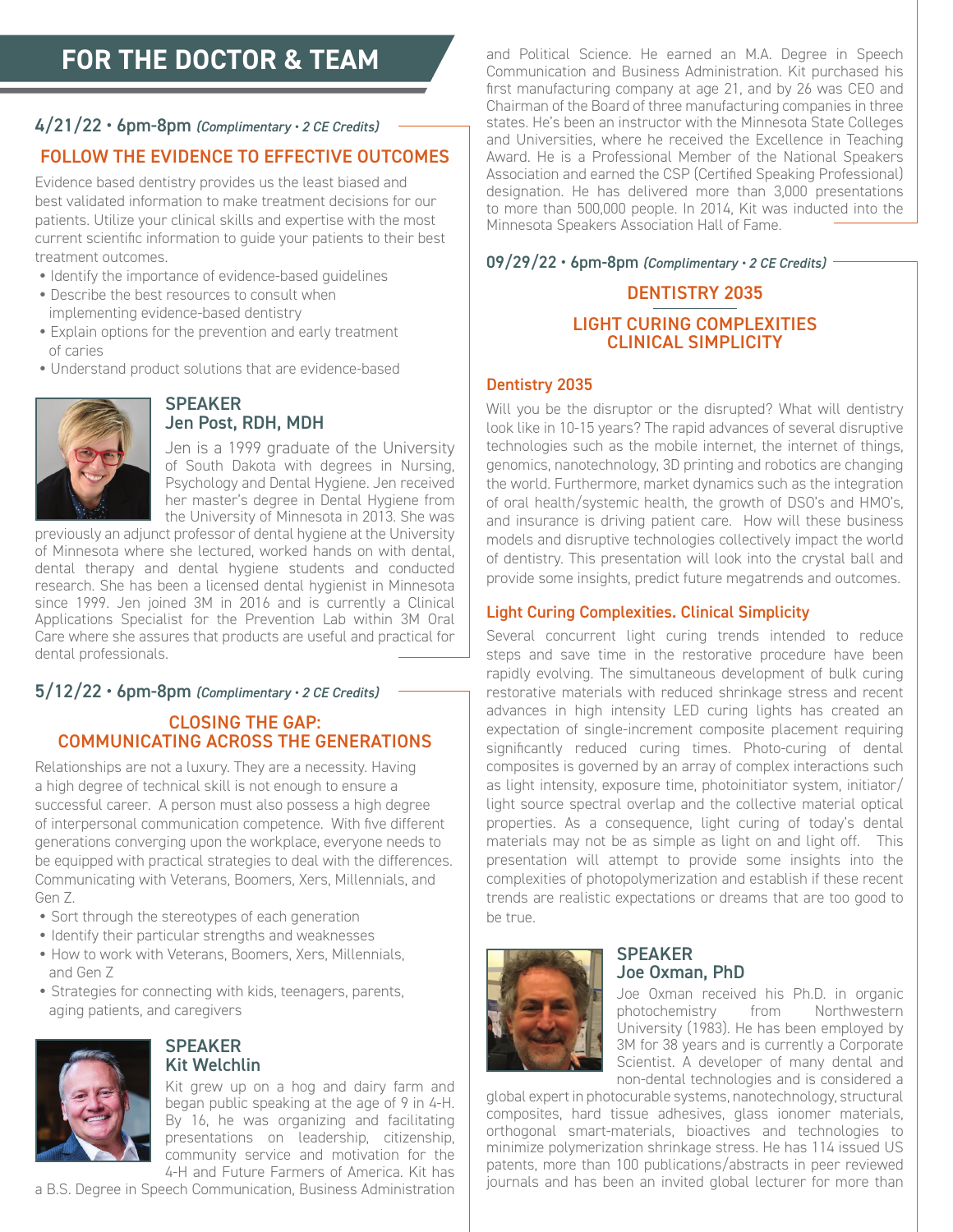350 keynotes, presentations, and dental school curricula. He has received many international recognitions including induction into the prestigious 3M Carlton Society (2003), two American Chemical Society (ACS) Cooperative Research Awards (2007 and 2020), the University of Colorado Engineering & Applied Science Corporate Advocate Award (2007), the IADR Peyton Skinner Award for Innovation in Dental Materials (2013), ACS Industrial Polymer Science Award (2016) and induction as an ACS Polymer Fellow (2017). He was instrumental in co-establishing the NSF Cooperative Research Center on "Fundamentals & Applications of Photopolymerization" (Universities of Iowa and Colorado). He currently serves on the Board of Directors of the AADR, the MinnCResT External Review Board and previously served as the 3M Director of Research for University of Minnesota Dental Research Center for Biomaterials and Biomechanics and as a coach and judge for the Discovery Education/3M Young Scientist Challenge.

#### 10/14/22 • 9am-3pm *(Complimentary • 6 CE Credits)*

#### PROTECT ALL AROUND: TOOTH-BORNE & IMPLANT-BORNE RESTORATION PATIENTS (WORKSHOP)

It is a vital time to protect our patients' teeth, implants, restorations and most importantly their overall health. Biofilm disruption, proper tools for debridement and home-care to eliminate inflammation is KEY! This course will introduce you to bioactive materials, sealants, and varnishes to prevent decay, protect implants and all-form restorations. It will provide you with safe, effective protocols and home-care for teeth, implants, and disease treatment to elevate your patient care to the next level!

Learn the current guidelines and clinical applications based on ACP Guidelines for Tooth- and Implant-Borne Restoration Patients and World Workshop AAP/EFP Classification for Periodontal and Peri-Implant Conditions.

- Put into clinical practice new maintenance protocols and home-care recommendations for healthy teeth, implant, disease and treatment patients
- Be able to create a non-reflective safe environment for you and your patients
- Participate in FUN interactive trial of the latest biofilm focused products



#### **SPEAKER** Susan Wingrove, BS, RDH

Susan Wingrove BS, RDH, Dynamic innovator, international speaker, researcher, writer, consultant, and RDH Award of Distinction Recipient. Instrument designer of the Wingrove Titanium Implant Series,

ACE probes, and Queen of Hearts instruments for PDT. Susan specializes in sorting through the science to develop protocols for healthy teeth, implants, and disease treatment. Published author ACP Clinical Practice Guidelines Scientific Panel, Dynamics Concepts' Blog, Doctor Clinical Implant Maintenance White Papers, American and International journals on peri-implant therapy, regeneration, and advanced instrumentation. Textbook: Peri-Implant Therapy for the Dental Hygienist: First and Second Editions, Wiley Oxford UK. She resides in Missoula, Montana and enjoys fly fishing, hiking, and snowshoeing.

#### LUNCH AND LEARNS *(Complimentary)*

#### Enjoy lunch while earning CE credits in the comfort of your own office.

- Medical Emergencies In The Dental Setting: Be Prepared
- Third Molars: Who, When & Why
- Top Five Questions: Top 5 Questions Your Patients Ask Us
- Oral Pathology: Lumps, Bumps & More
- Dental Implants: Evolving Technology
- Periodontal Care: How A Periodontist Can Help Your Patients

#### CPR RECERTIFICATION *(Complimentary)*

The BLS certification meets the standards set by the American Heart Association. Our private classes meet or exceed state and national dental board and Academy of General Dentistry requirements, along with the recommendations of the American Dental Hygenists' Association and the American Dental Association. As a team, pick which date works best for you and come over to our Hudson, WI conference room for a private session with In-Pulse CPR.

#### INFLUENZA VACCINE *(Complimentary)*

*Join us at one of our locations for your vaccine and a grab and go meal*

Tuesday, September 13 | 12:30pm -1:30pm Our New Richmond Office

Wednesday, September 14 | 11:30am - 1:30pm Our Woodbury Office

Tuesday, September 20 | 12:00pm - 1:30pm Our Woodbury Office

Wednesday, September 21 | 11:30am -1:00pm Our Stillwater Office

Tuesday, September 27 | 12:00pm - 1:30pm Our Cottage Grove Office

Wednesday, September 28 | 11:30am - 1:00pm Our Hudson Office

### **FOR THE DOCTOR**

#### SPEAR STUDY CLUB *(Tuition Fees Apply)*

Clubs meet 8-10 times per year in our Cottage Grove or Hudson locations to collaborate on cases provided by The Spear Institute. The Spear model is designed to improve clinical expertise and discuss growing practice profitability.

## **REGISTRATION & INFO**

The complimentary programs are held in our Hudson, WI conference room • Food and beverages provided

REGISTER EARLY, SPACE IS LIMITED!

To register please visit: *www.theoralsurgerycenter.com/ referring-doctors/ce-opportunities*

For inquiries contact Marann: *715.690.3043 • pr@theoralsurgerycenter.com*

Follow us on Instagram or Facebook for updates and reminders!